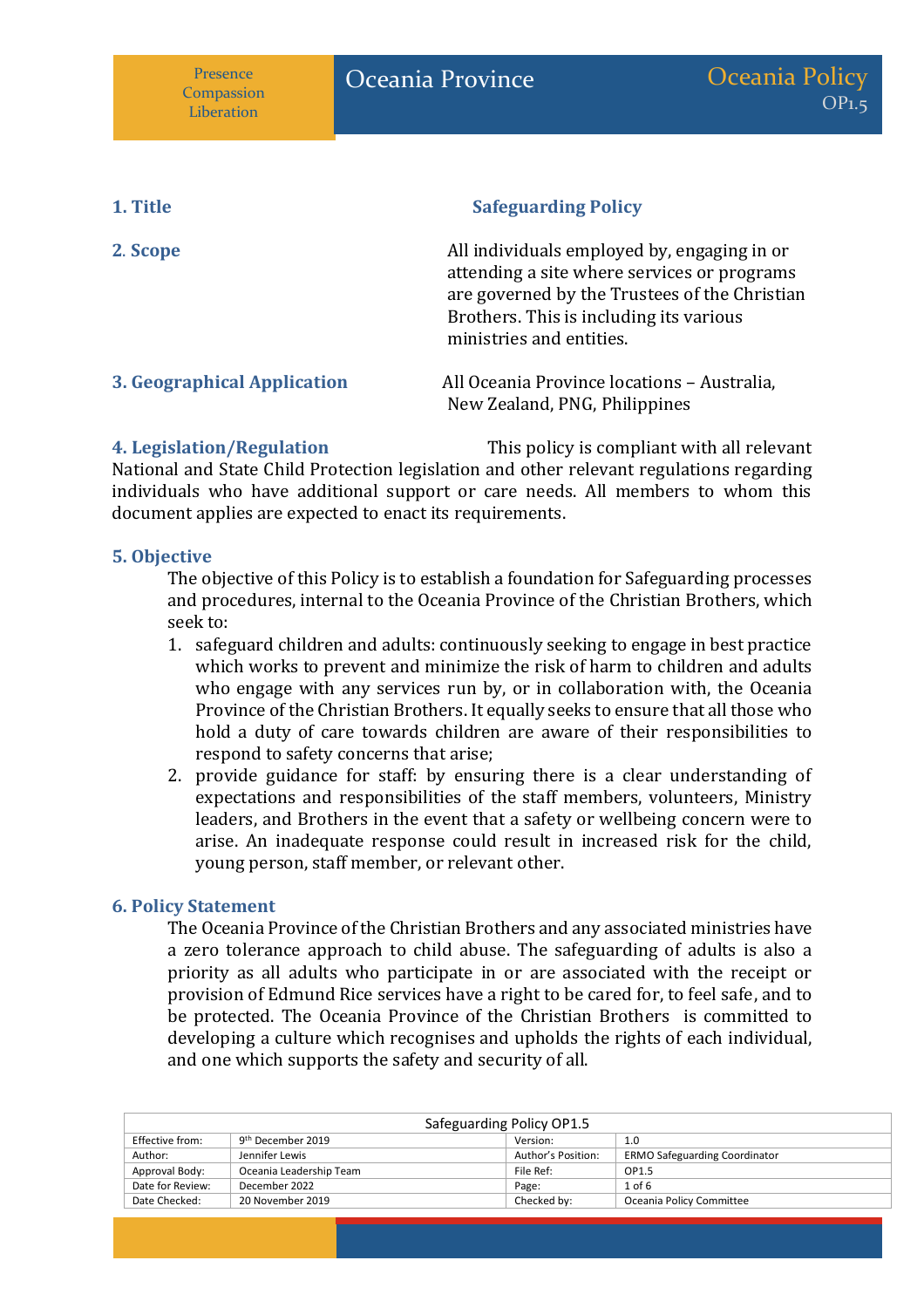A focus on safeguarding is maintained where all people, especially the vulnerable, oppressed, or marginalised, are provided the fundamental right to be kept safe.

The Oceania Province of the Christian Brothers also recognises that children, due to their developmental dependency, are a group within society who are at a higher risk of vulnerability to harm. As a consequence, the Oceania Province of the Christian Brothers recognises an organisation-wide responsibility to facilitate the care, safety, and protection of children. This is supported through the implementation of comprehensive safeguarding programs designed to keep all safe from harm.

The Oceania Province of the Christian Brothers is committed to the establishment and maintenance of a child-safe environment for children in receipt of Edmund Rice services. As such,

- children's services provided by Oceania Province Ministries are to be provided at professional best practice standards;
- ministry services are required to ensure service programs are attentive to both preventive and responsive strategies to child care, safety, and risk management;
- staff, volunteers, and Brothers are required to comply with the *Code of Conduct* in interactions with children at all times both within service roles and external to service roles;
- staff and volunteers are required to respond appropriately to the needs of each child with whom they interact.

It is paramount that all individuals to whom this policy applies take personal and professional responsibility to ensure that each and every child and young person feels safe, secure, and protected.

### **7. Safeguarding Principles**

This policy is founded upon the charism of Blessed Edmund Rice.

While the following principles reflect the values and beliefs of the Oceania Province of the Christian Brothers, they also provide a guide for practice and engagement with children who come into contact with a ministry or associated service.

#### • **Zero tolerance of abuse:**

Abuse towards a child or adult is NOT tolerated. The welfare and best interests of the child and adult are paramount.

#### • **Diversity respected:**

All individuals are unique and will be treated equally and fairly. The views of children and others are highly valued. Everyone has the right to be safe regardless of any diverse factors such as attributes, socio-economic status,

| Safeguarding Policy OP1.5 |                               |                    |                                      |
|---------------------------|-------------------------------|--------------------|--------------------------------------|
| Effective from:           | 9 <sup>th</sup> December 2019 | Version:           | 1.0                                  |
| Author:                   | Jennifer Lewis                | Author's Position: | <b>ERMO Safeguarding Coordinator</b> |
| Approval Body:            | Oceania Leadership Team       | File Ref:          | OP1.5                                |
| Date for Review:          | December 2022                 | Page:              | $2$ of 6                             |
| Date Checked:             | 20 November 2019              | Checked by:        | Oceania Policy Committee             |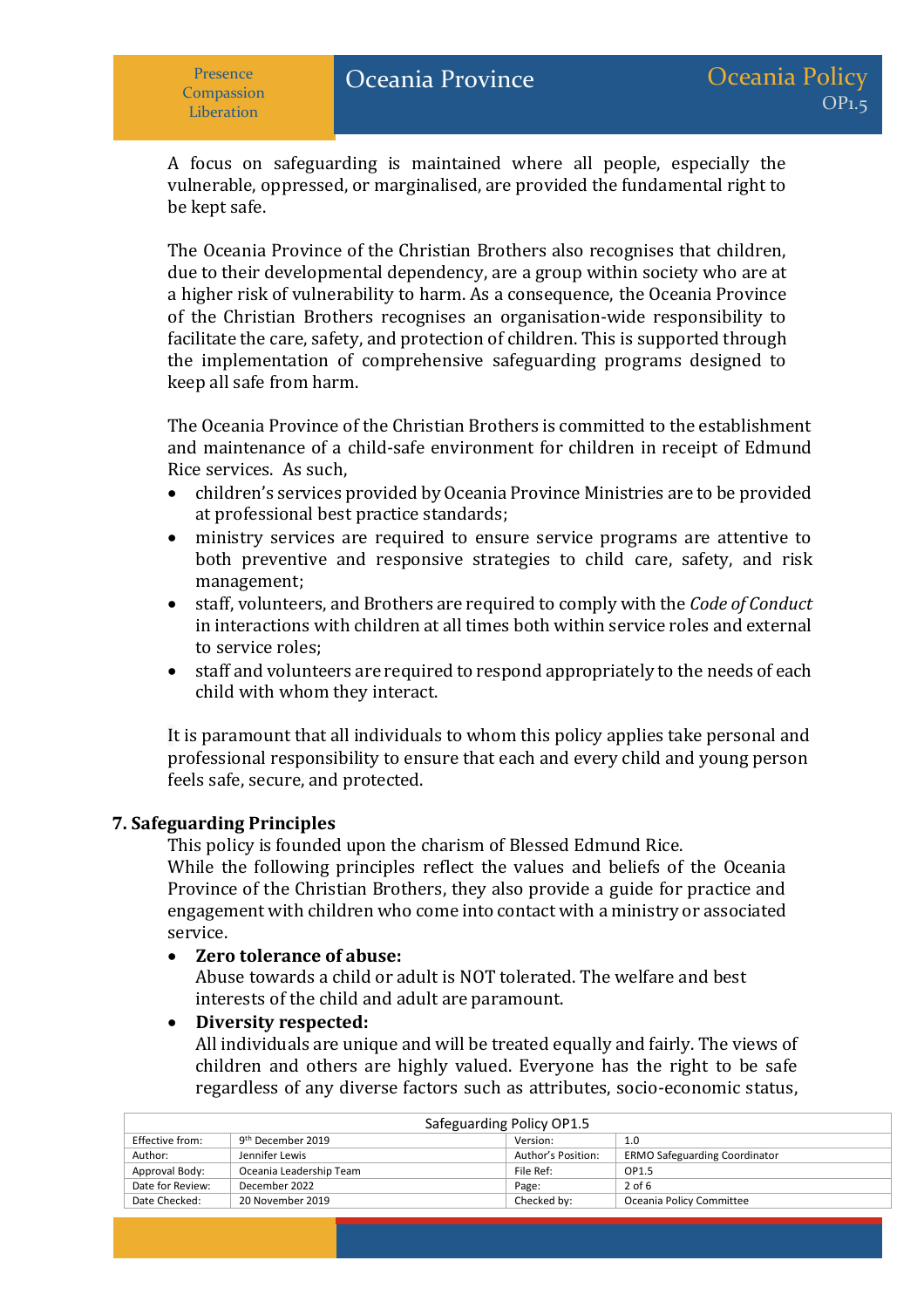nationality, sex, culture, ethnicity, beliefs, health, or any other status.

## • **Shared responsibility:**

All to whom this Policy applies must comply with and enact these principles and practices in order for them to be meaningful and successful. Child protection is everyone's responsibility, to ensure that a culture of safety is fostered and maintained within the organisation and its associated ministries and services.

## • **Existence of risk for children:**

The Oceania Province of the Christian Brothers acknowledges that barriers to child safety still exist within our society and, for that reason, persistent efforts to safeguard children and adults from harm are required.

## • **Professional responses**:

All concerns regarding the safety, development or wellbeing of a child or adult will be managed with a high degree of professionalism and appropriate confidentiality will be maintained. Our practices seek to ensure that all parties involved in the process will be appropriately supported.

## • **Accountability**:

Processes related to effective documentation, monitoring, and review procedures are practiced that support and inform management and staff to ensure their safeguarding roles and responsibilities are being conducted to the best of their ability.

By working to uphold these principles and/or rights, we are seeking to recognise and demonstrate a genuine respect for the inherent value, dignity, and worth of all. Through this commitment we are also demonstrating respect for basic human rights as this is the cornerstone of developing strong communities in which every member feels safe and secure, together with a having a sense of connectedness and belonging.

### **8. Safeguarding Preventative response**

The Oceania Province of the Christian Brothers seeks to develop and maintain a culture that works to promote the safety, health, development, and wellbeing of all individuals. This is achieved at various stages by ensuring that:

- a. all staff, volunteers, and Brothers undergo pre-employment screening prior to allowing access to children through work appointments;
- b. recruitment, assessment and selection processes are in place to demonstrate competency-based appointment selection in relation to staff and volunteers;
- c. all appointees possess a Working with Children clearance prior to commencing employment or volunteering, and ensuring all organisational policies and guidelines are adhered to. This is achieved by:

| Safeguarding Policy OP1.5 |                               |                    |                                      |
|---------------------------|-------------------------------|--------------------|--------------------------------------|
| Effective from:           | 9 <sup>th</sup> December 2019 | Version:           | 1.0                                  |
| Author:                   | Jennifer Lewis                | Author's Position: | <b>ERMO Safeguarding Coordinator</b> |
| Approval Body:            | Oceania Leadership Team       | File Ref:          | OP1.5                                |
| Date for Review:          | December 2022                 | Page:              | $3$ of 6                             |
| Date Checked:             | 20 November 2019              | Checked by:        | Oceania Policy Committee             |
|                           |                               |                    |                                      |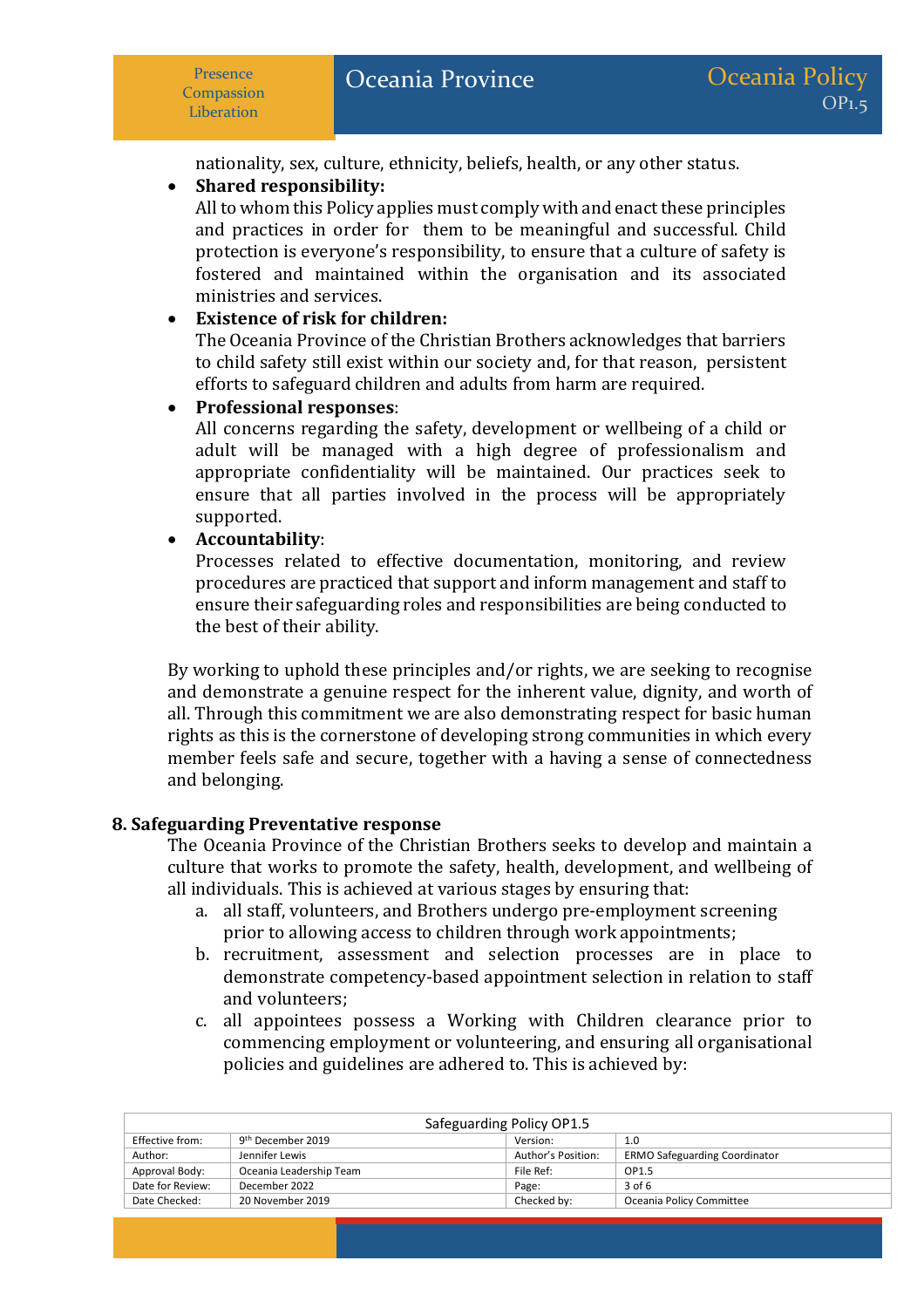- i. requiring all staff, volunteers, and Brothers sign an agreement to abide by the *Safeguarding Policy*, *Code of Conduct* and other relevant documents;
- ii. conducting regular self-audits;
- iii. ensuring that new staff participate in induction procedures and safeguarding training;
- iv. providing training to all staff, volunteers and Brothers within ministry services at a minimum on an annual basis;
- v. requiring safeguarding training for all staff, volunteers, Brothers and relevant others who are not in ministry services but may be in contact with children;

## **9. Responding to a Safeguarding concern or allegation**

The Oceania Province Child Protection training, supported by relevant child protection reporting documents, provides employees, ministry staff, volunteers and Brothers with clarity and direction in responding to concerns and allegations related to the protection of children or adults experiencing adversity, where such concerns relate to their rights to care, safety, and protection.

All staff, volunteers, Ministry Leaders and Brothers are expected to be *aware* of potential or actual risk concerns in relation to a child or an adult experiencing adversity, and to be *responsive* in the following ways*:*

- ensure immediate safety by intervening, if it is safe to do so, to stop the harm from occurring;
- report the concerns immediately to the person in charge;
- contact the Safeguarding Coordinator as soon as possible to advise of the safety concern(s);
- document this information as soon as possible following receipt or observation of the information. The original written document must be maintained and provided to the Ministry Leader or the Safeguarding Coordinator.

### **10. Reporting Responsibilities**

All staff and volunteers have care, safety and protection responsibilities in respect to child protection and/or adults experiencing adversity, namely:

- to undertake a mandatory report where there is *'reasonable suspicion'* of harm to a child due to abuse and/or neglect;
- in reporting concerns and allegations regarding children or adults experiencing adversity, safety and protection concerns to a designated on-site manager who will subsequently report this concern/allegation to the Safeguarding Coordinator;

| Safeguarding Policy OP1.5 |                               |                    |                                      |
|---------------------------|-------------------------------|--------------------|--------------------------------------|
| Effective from:           | 9 <sup>th</sup> December 2019 | Version:           | 1.0                                  |
| Author:                   | Jennifer Lewis                | Author's Position: | <b>ERMO Safeguarding Coordinator</b> |
| Approval Body:            | Oceania Leadership Team       | File Ref:          | OP1.5                                |
| Date for Review:          | December 2022                 | Page:              | 4 of 6                               |
| Date Checked:             | 20 November 2019              | Checked by:        | Oceania Policy Committee             |
|                           |                               |                    |                                      |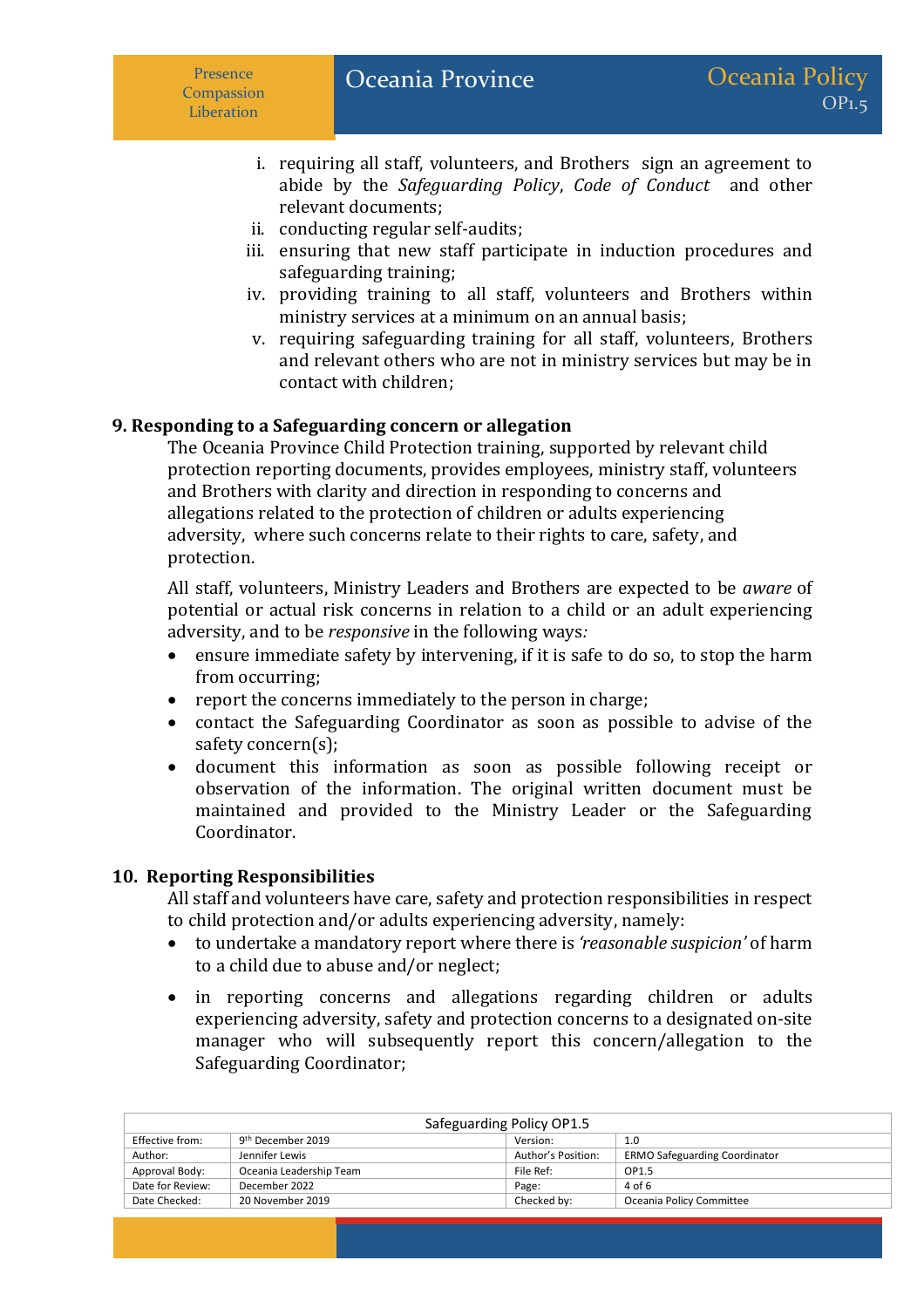• to utilise the professional expertise made available via the organisation to support them in their reporting responsibilities.

### **11. Organisational Care, Safety & Protection Responsibilities regarding conflicts of interest**

The Oceania Province of the Christian Brothers is committed to the avoidance of a conflict of interest risk when responding to child protection matters or concerns regarding an adult experiencing adversity:

- where a child protection or concern regarding an adult relates to a staff member, volunteer or Brother involved in a Ministry service the concern is investigated by the Safeguarding Coordinator;
- if the report is in relation to the Safeguarding Coordinator, contact must be made with the relevant authority / authorities.
- where a child protection and adult safety concern or allegation relates to a staff member, volunteer or Brother involved in a Ministry service and the allegation meets the threshold that indicates the presence of unacceptable risk:
	- o the staff member, volunteer or Brother is immediately excluded from Ministry service until an investigation is completed;
	- o a Mandatory Report to the relevant child protection or other relevant authorities is made as required;
	- o the reporting process is enacted and the Safeguarding Coordinator or the person employed and in charge of the Ministry or service, as directed by the Safeguarding Coordinator, makes a Mandatory Report to Child Protection authority or equivalent other; and,
	- o make a report to the Province Leader as soon as is practical.

# **12. Individual Reporting Responsibilities**

All staff, volunteers, Ministry Leaders, and Brothers retain individual responsibility to contact the Child Protection reporting authority or Police, whenever there is a concern or 'reasonable suspicion' of harm to a child or an adult where a criminal offence may have occurred. They also have an organisational responsibility to report these concerns to the appropriate and designated organisational person.

### **13. Related Information:**

For a comprehensive understanding of the robust safeguarding practices of the Oceania Province of the Christian Brothers and other related Ministries, this Policy should be read in conjunction with:

- Statement of Commitment to Safeguarding
- Edmund Rice Ministries Oceania Safeguarding Processes and Procedures Manual for Ministries;
- Safeguarding Policy OP1.5 Effective from: g<sup>th</sup> December 2019 Version: 1.0 Author: Jennifer Lewis Jennifer Lewis Author's Position: ERMO Safeguarding Coordinator Approval Body: Coreania Leadership Team File Ref: 091.5 Date for Review: December 2022 Page: 5 of 6 Date Checked: 20 November 2019 Checked by: Oceania Policy Committee
- Code of Conduct